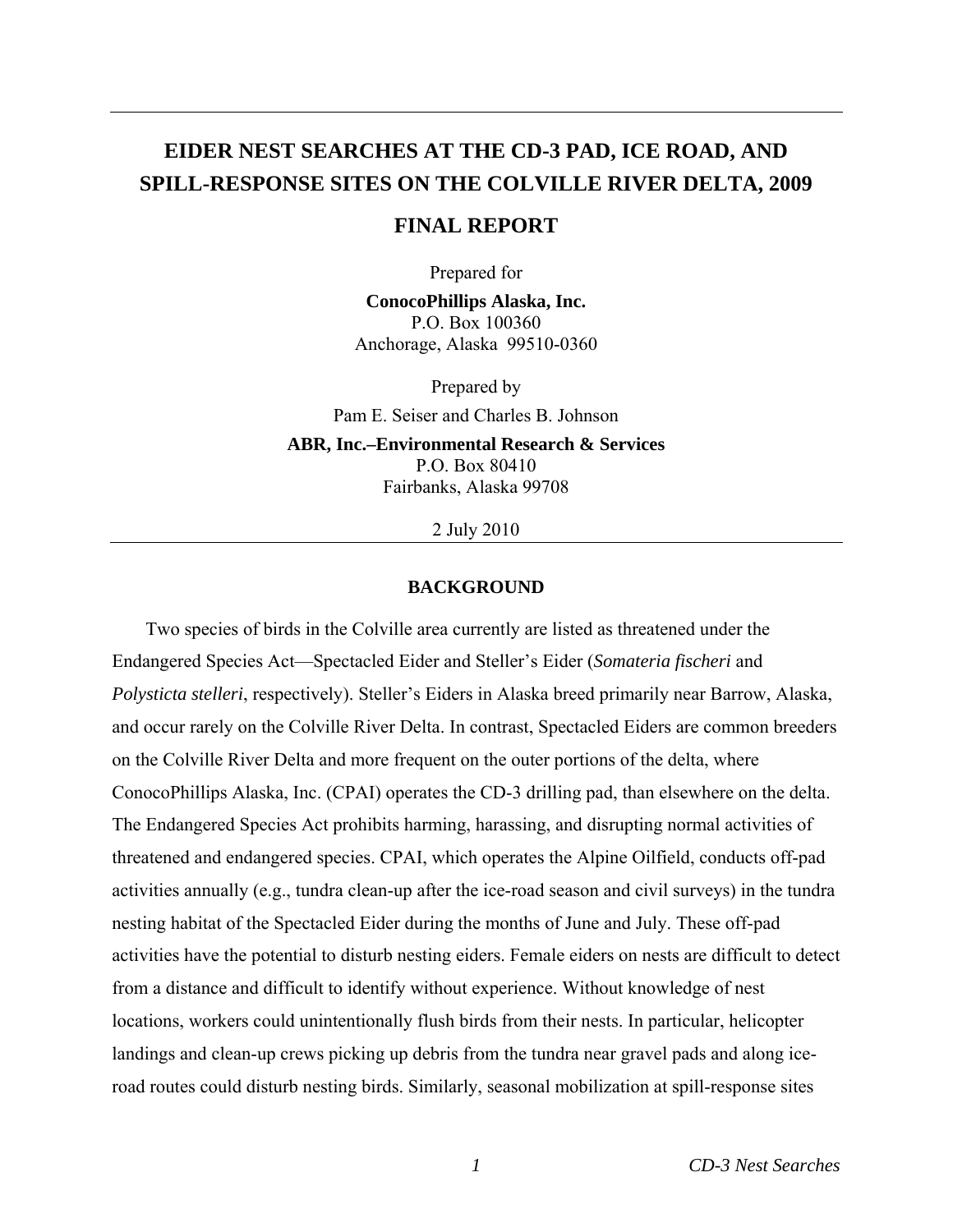has the potential to disturb eiders nesting nearby. CPAI Operations has required identification of Spectacled Eider nests prior to off-pad activity to minimize disturbance to this species of nesting bird. Consequently, CPAI contracted ABR, Inc., to conduct nest searches for eiders in June 2009 in areas of the Colville River Delta where off-pad activities were scheduled for summer 2009. In this report, we document eider nest locations within search areas around CD-3, the ice road from CD-2 to CD-3, and Alaska Clean Seas (ACS) spill-response sites on the Colville Delta, and we evaluate eider nesting habitat at 16 spill-response sites.

## **OBJECTIVES**

The primary objective of nest searching in 2009 was to identify the locations of nesting Spectacled Eiders prior to off-pad activities in eider nesting habitat. Documentation of nest locations allowed CPAI to modify planned activities occurring near nests. A list of Spectacled Eider nest locations was transmitted to environmental staff at CPAI at the completion of field work in order to inform off-pad workers of areas to avoid. This report summarizes the project findings.

#### **METHODS**

We conducted intensive ground-based nest searches for eiders in areas where tundra cleanup or other tundra-based activity was proposed to occur during the breeding season. We searched a 200-m strip around the CD-3 gravel pad and a 200-m radius around each of 16 spill-response deployment sites (Figure 1). We searched within a 200-m strip primarily because that is the area that was evaluated for effects on Spectacled Eiders in the Biological Opinion for the Alpine Satellites Development Project (USFWS 2004). We did not search any spill-response sites south of Alpine because Spectacled Eiders are rarely observed there (Johnson et al. 2004b). Along the ice-road route (henceforth, ice road), we narrowed our search width from the proposed 200-m strips because 1) the amount of litter decreased to little or none as we moved 450 m away from the CD-3 pad, and 2) we did not have enough time to complete 200-m strips on both sides of the 13.8-km ice road. Therefore, we searched 200 m on each side of the ice road from CD-3 to the Tamayayak Channel, and 50 m on each side for the remainder of the ice road, which we expected was wide enough to encompass all the area that would be traversed by clean-up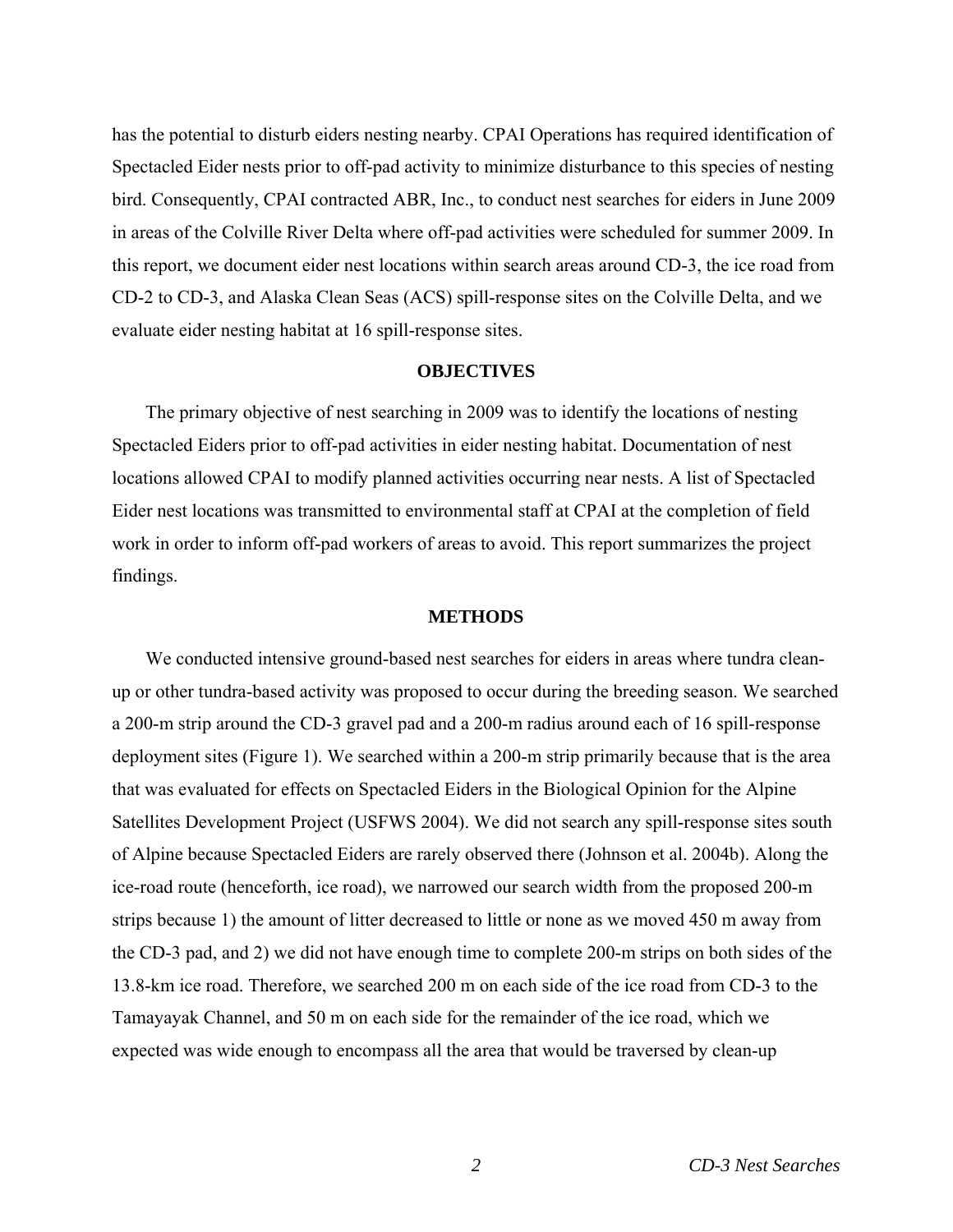

Figure 1. Map of eider nest locations in the CD-3, ice road, and spill-response equipment site search areas on the Colville River Delta, Alaska, June 2009.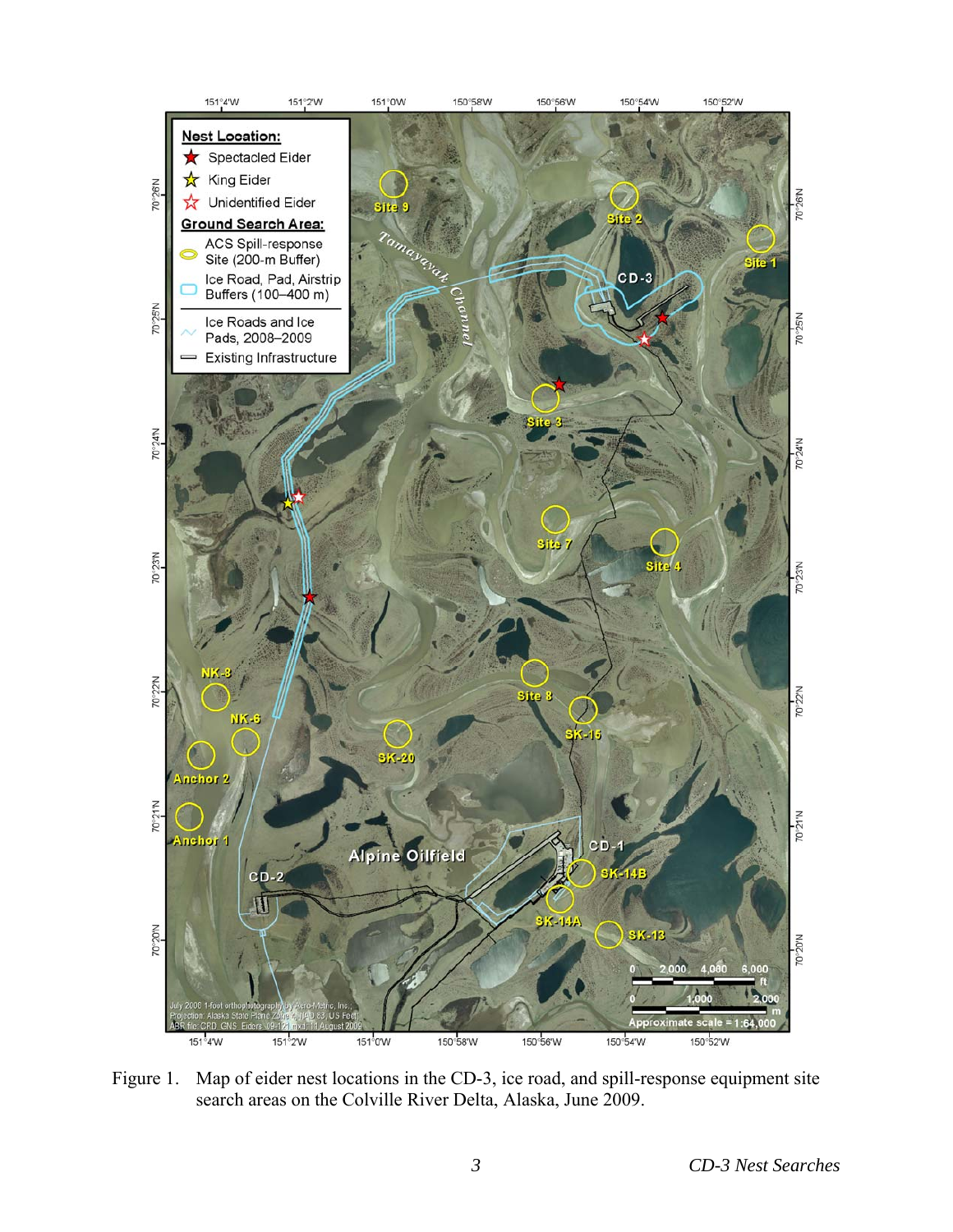workers. We extended the nest search farther from the ice road along the shorelines of waterbodies. We searched the ice road to within approximately 2.6 km of CD-2 (Figure 1). We did not search the ice road south of that point because eiders are uncommon south of that area, and the habitat along that portion of the ice road (wet tussocks and willows) has not been used by nesting eiders in prior studies (ABR, unpublished data).

Crews of 3 to 10 people searched for nests by walking a regular search pattern with 10–20 m between searchers, which provided total coverage of the tundra between searchers. All nest locations were recorded with handheld GPSs and on aerial photos maps. Each nest was recorded as active if occupied, or inactive if empty. We tried to avoid disturbing incubating Spectacled Eiders, but when a female Spectacled Eider was flushed inadvertently, we instrumented the nest with an artificial temperature-sensing egg, which was used to determine nest fate (success or failure), the timing of hatch or nest failure, and incubation constancy. We returned to retrieve the artificial eggs from nests after hatch.

In addition to nest searches, we evaluated eider nesting habitat within a 200-m radius of each ACS spill-response equipment site. Habitat mapping was available from previous work conducted by Johnson et al. (1997). At sites where storage containers were already in place, we evaluated habitat within 200 m of the container, otherwise we searched a 200-m radius around the coordinates provided by ACS. Habitats we considered to have the highest potential for nesting included Brackish Water, Salt-killed Tundra, Salt Marsh, Deep Water (both with and without islands), Shallow Water (both with and without islands), Deep Polygon Complex, Sedge Marsh, Grass Marsh, and Patterned Wet Meadow. Barrens, Moist Sedge–Shrub Meadow, and Tall, Low, and Dwarf Shrub were classified as non-nesting habitat.

## **RESULTS**

#### CD-3 PAD

On 27 July, we searched a 200-m-wide strip around the CD-3 pad, ice pad, airstrip, and access road to the airstrip, covering 103.8 ha (Figure 1). We located 1 active Spectacled Eider nest (160 m from the airstrip) and 1 failed Spectacled Eider nest (189 m from the gravel road). The highest number of Spectacled Eider nests in this search area among years that it was searched (2000 and 2007) was 3 nests in 2002 (Johnson et al.2004a, 2004b, 2005, 2006, 2008).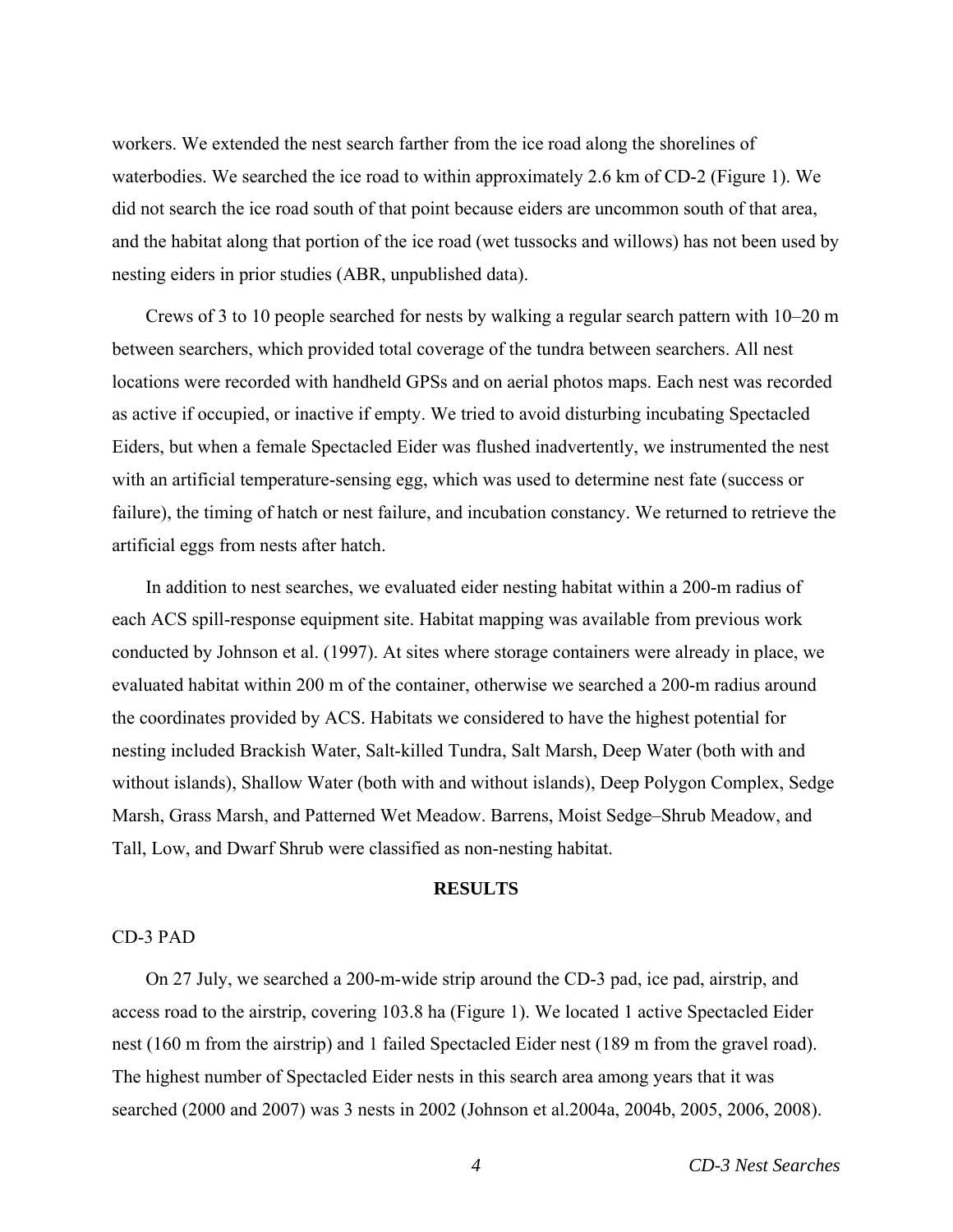We revisited the active nest on 20 July and found egg membranes indicating that the eider was successful in hatching at least 2 young. In addition to the 2 eider nests, we located 44 nests of other large waterbird and ptarmigan species in the CD-3 search area (Table 1). No Steller's Eiders or their nests were observed. We did not deploy any artificial eggs because the female at the active nest was not flushed, and we did not want to disturb the nest unnecessarily.

## ICE ROAD

We searched 71% or 9.8 km of the 13.8 km of the ice road from CD-2 to CD-3 on 27 and 28 June (Figure 1). Total area searched was 116 ha. Within the ice road search areas we found 1 active Spectacled Eider nest 34 m from the ice road and 1 active King Eider nest 78 m from the ice road (Figure 1, Table 1). We also found 1 failed eider nest, possibly belonging to a Spectacled Eider, 120 m from the ice road. The Spectacled Eider successfully hatched at least 3 young. We also found 70 nests of other large waterbird and ptarmigan species within the ice road search area (Table 1). No Steller's Eiders or their nests were observed.

## SPILL-RESPONSE SITES

In 2009, we found only 1 Spectacled Eider nest among the 16 spill-response sites we visited on 25 and 26 June (Table 2). That Spectacled Eider nest was found at Site 3, 207 m from the ACS storage container, just outside the search area. Spectacled Eiders have been found nesting in or adjacent to Site 3 over several years (2002–2005 and 2007) and less frequently at Site 1 (2003, 2006, and 2007), since nest searches were initiated in these areas in 2000 (Johnson et al.2004a, 2004b, 2005, 2006, 2008). A few nests of other waterbird or ptarmigan species were found at spill-response sites (Table 1). No Steller's Eiders or their nests were observed.

The Spectacled Eider nest at Site 3 was successful, hatching  $\geq 2$  eggs. Data from the temperature-sensing egg indicate that hatch occurred on 4 July, and the nest site was abandoned the following day. Females typically leave their nests with their broods within 24 hours of hatch.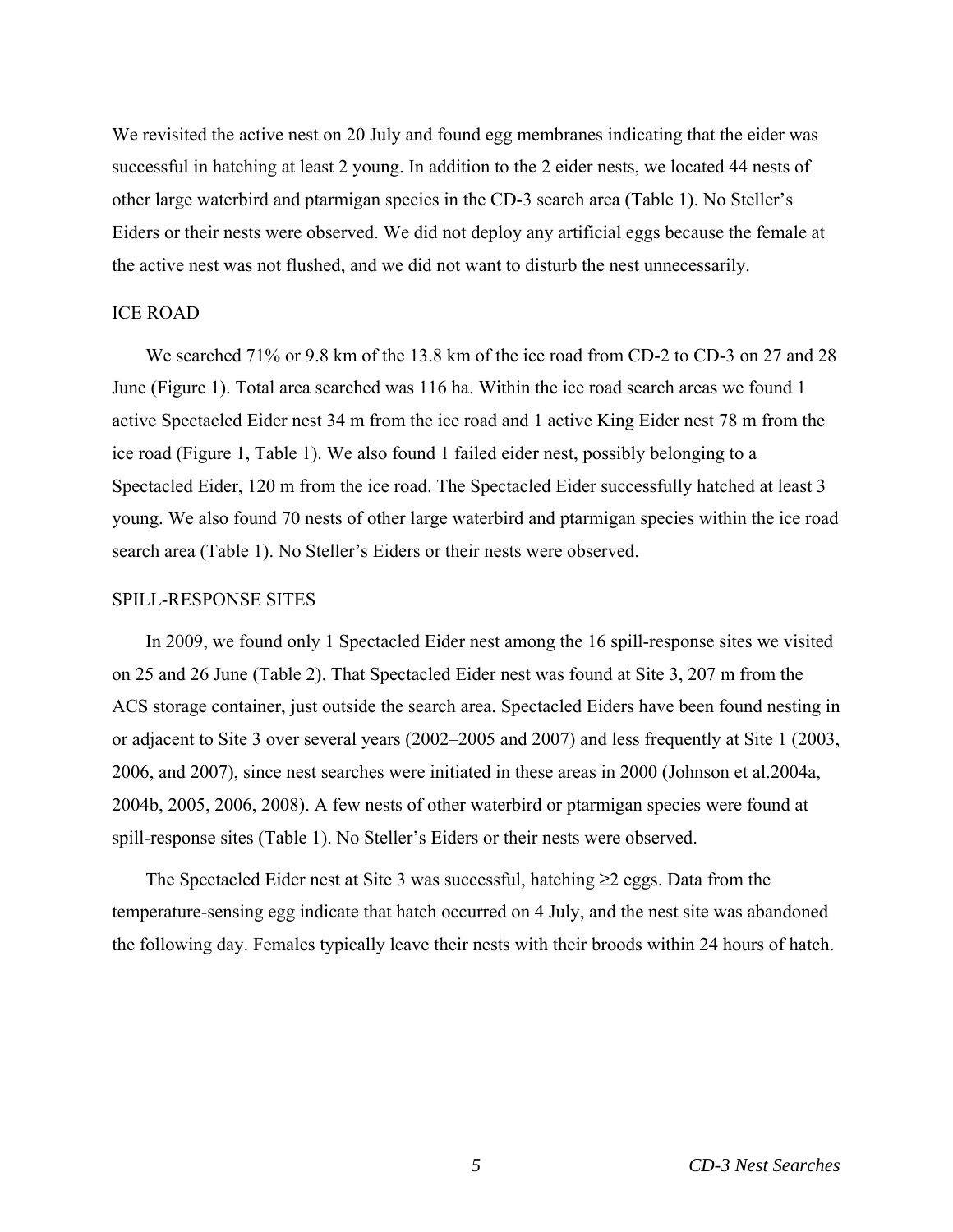|                                 | <b>Eider Species</b> |            |                    |  | Other Species                      |       |              |                    |                  |                  |                   |              |                  |                  |
|---------------------------------|----------------------|------------|--------------------|--|------------------------------------|-------|--------------|--------------------|------------------|------------------|-------------------|--------------|------------------|------------------|
| Search Area                     | Spectacled Eider     | King Eider | Unidentified eider |  | Greater White-<br>Goose<br>fronted | Brant | Canada Goose | Unidentified goose | Long-tailed Duck | Willow Ptarmigan | Red-throated Loon | Pacific Loon | Parasitic Jaeger | Total            |
| CD-3 pad                        | $\overline{2}$       |            | $\mathbf{0}$       |  | 41                                 |       | $\mathbf{1}$ |                    |                  | 1                | 1                 |              |                  | 46               |
| CD-2 to CD-3 ice road           | 1                    | 1          | 1                  |  | 54                                 | 12    |              | 1                  |                  | 1                |                   | 1            | 1                | 73               |
| <b>ACS Spill Response Sites</b> |                      |            |                    |  |                                    |       |              |                    |                  |                  |                   |              |                  |                  |
| Site 1                          |                      |            |                    |  | 3                                  |       |              |                    |                  |                  |                   |              |                  | 3                |
| Site 2                          |                      |            |                    |  | 1                                  |       |              |                    |                  |                  |                   |              |                  | 1                |
| Site 3                          | $1^{\mathrm{a}}$     |            |                    |  |                                    |       |              |                    |                  |                  |                   |              |                  | 1                |
| Site 4                          |                      |            |                    |  |                                    |       |              |                    |                  |                  |                   |              |                  | $\theta$         |
| Site 7                          |                      |            |                    |  |                                    |       |              |                    |                  |                  |                   |              |                  | $\theta$         |
| Site 8                          |                      |            |                    |  |                                    |       |              |                    |                  |                  |                   |              |                  | $\theta$         |
| Site 9                          |                      |            |                    |  |                                    |       |              |                    |                  |                  |                   |              |                  | $\boldsymbol{0}$ |
| Anchor1                         |                      |            |                    |  | 1                                  |       |              |                    |                  |                  |                   |              |                  | 2                |
| Anchor2                         |                      |            |                    |  | 3                                  |       |              |                    |                  |                  |                   |              |                  | 3                |
| $NK-6$                          |                      |            |                    |  |                                    |       |              |                    |                  |                  |                   |              |                  | $\boldsymbol{0}$ |
| $NK-8$                          |                      |            |                    |  | 2                                  |       |              |                    |                  |                  |                   |              |                  | $\overline{c}$   |
| <b>SK-13</b>                    |                      |            |                    |  | 1                                  |       |              |                    |                  |                  |                   |              |                  | 1                |
| SK-14a                          |                      |            |                    |  | $\overline{2}$                     |       |              |                    |                  |                  |                   |              |                  | $\overline{2}$   |
| <b>SK-14b</b>                   |                      |            |                    |  | 1                                  |       |              |                    |                  |                  |                   |              |                  | 1                |
| <b>SK-15</b>                    |                      |            |                    |  |                                    |       |              |                    |                  |                  |                   |              |                  | 0                |
| <b>SK-20</b>                    |                      |            |                    |  | $\overline{2}$                     |       |              |                    | $\mathbf{1}$     | $\overline{c}$   |                   |              |                  | 5                |

Table 1. Nests of eiders and other large bird species found in search areas at the CD-3 pad, ice road from CD-2 to CD-3, and Alaska Clean Seas (ACS) spill-response sites, Colville River Delta, Alaska, 25–28 June 2009.

a Spectacled Eider nest was >200m from center of Site 3.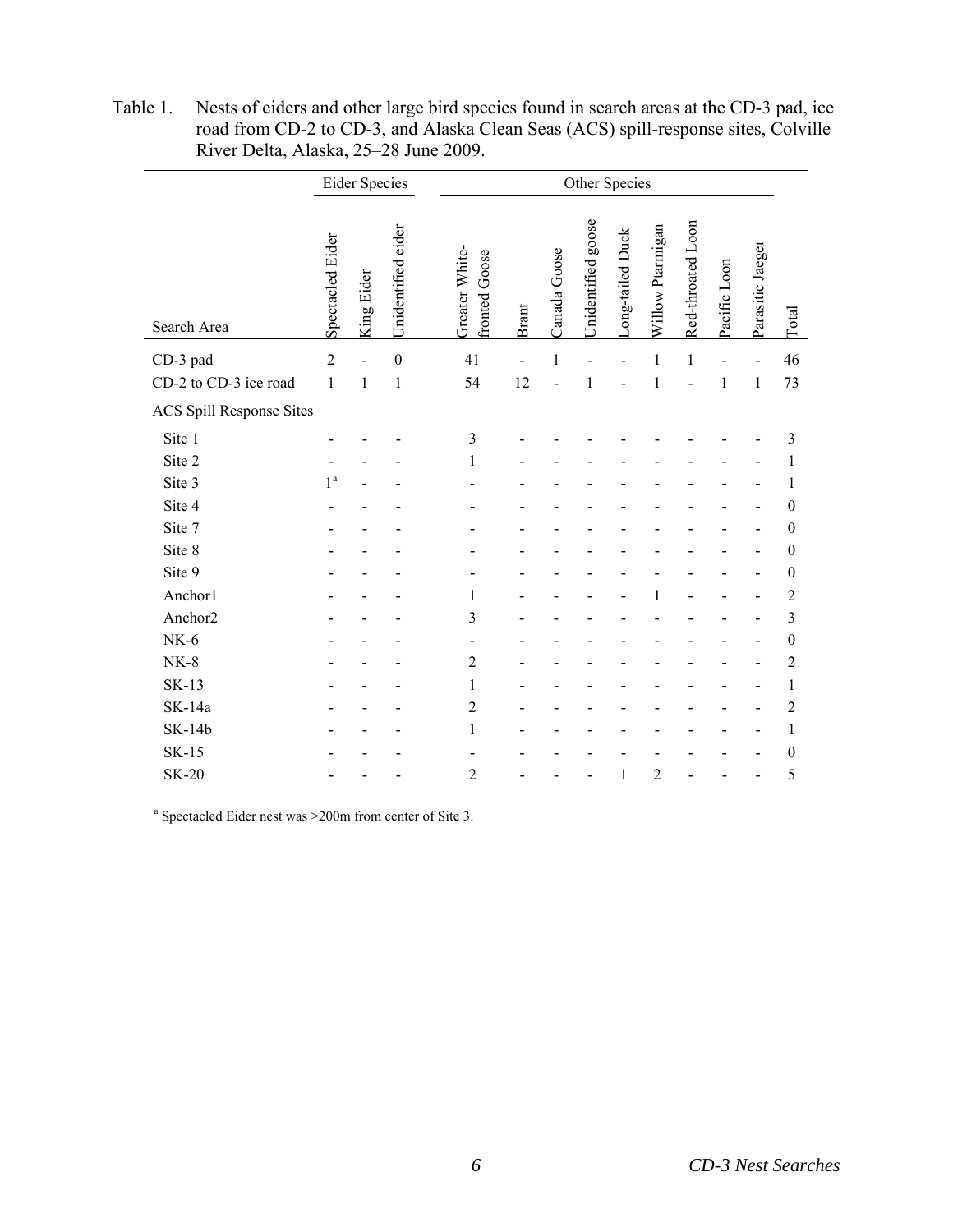| Site<br>Name | Location                | Site<br>Description                                                                                       | Wildlife<br>Habitat <sup>a</sup>   | Habitat<br>Description                                                                                                | <b>Nesting</b><br>Habitat<br>Present <sup>b</sup> | Search<br>History/<br>Nesting<br>Records | Search<br>in<br>Future<br>Years? | Comments                                                                                                                                                                                                                                                                      |
|--------------|-------------------------|-----------------------------------------------------------------------------------------------------------|------------------------------------|-----------------------------------------------------------------------------------------------------------------------|---------------------------------------------------|------------------------------------------|----------------------------------|-------------------------------------------------------------------------------------------------------------------------------------------------------------------------------------------------------------------------------------------------------------------------------|
| Anchor       | N70.35003<br>W151.07447 | West bank of<br>the Nechelik<br>Channel                                                                   | NWM,<br>MSSM,<br><b>PWM</b>        | Shrubby; low-<br>centered polygons<br>with low relief.                                                                | Yes                                               | N <sub>o</sub>                           | Yes                              | Marginal nesting habitat because of prevalence of<br>shrubs. Used by nesting Greater-white Fronted<br>Geese and ptarmigan.                                                                                                                                                    |
| Anchor<br>2  | N70.35828<br>W151.07022 | West bank of<br>the Nechelik<br>Channel                                                                   | PWM,<br><b>DOWIP</b>               | Shrubby; low-<br>centered polygons<br>with low relief.                                                                | Yes                                               | N <sub>0</sub>                           | Yes                              | Marginal nesting habitat because of prevalence of<br>shrubs. Used by nesting Greater-white Fronted<br>Geese                                                                                                                                                                   |
| Site 1       | N70.42874<br>W150.85064 | Container on<br>west bank of<br>the<br>Tamayayak.<br>Site includes<br>both sides of<br>the channel.       | NWM,<br>PWM,<br>BAR,<br><b>SOW</b> | Vegetated areas<br>predominately<br>NWM and PWM                                                                       | Yes                                               | Yes <sup>c</sup> /Yes                    | Yes                              | Eider nesting habitat at this site consists of<br>polygonized ponds located 100 m inland from the<br>containers. This nesting habitat is easily delineated<br>from the rest of the site by distinct rise in elevation<br>above the current river bank and container location. |
| Site 2       | N70.43417<br>W150.90533 | Container on<br>west bank of<br>the West<br>Ulamniģiaq.<br>Site includes<br>both sides of<br>the channel. | MSSM,<br>BAR,<br>SM,<br><b>SKT</b> | Only half of the<br>site is vegetated.<br>The west bank is<br>primarily MSSM<br>and east bank<br>predominately<br>SM. | Yes                                               | Yes <sup>c</sup> /No                     | N <sub>0</sub>                   | Marginal nesting habitat. This site borders better<br>nesting habitat. Driftwood lines indicated flooding<br>is common at this site. Previous searches have not<br>found eider nests.                                                                                         |

Table 2. Site descriptions and eider habitat assessments for 16 Alaska Clean Seas spill-response sites on the Colville River Delta, Alaska, 25–26 June 2009.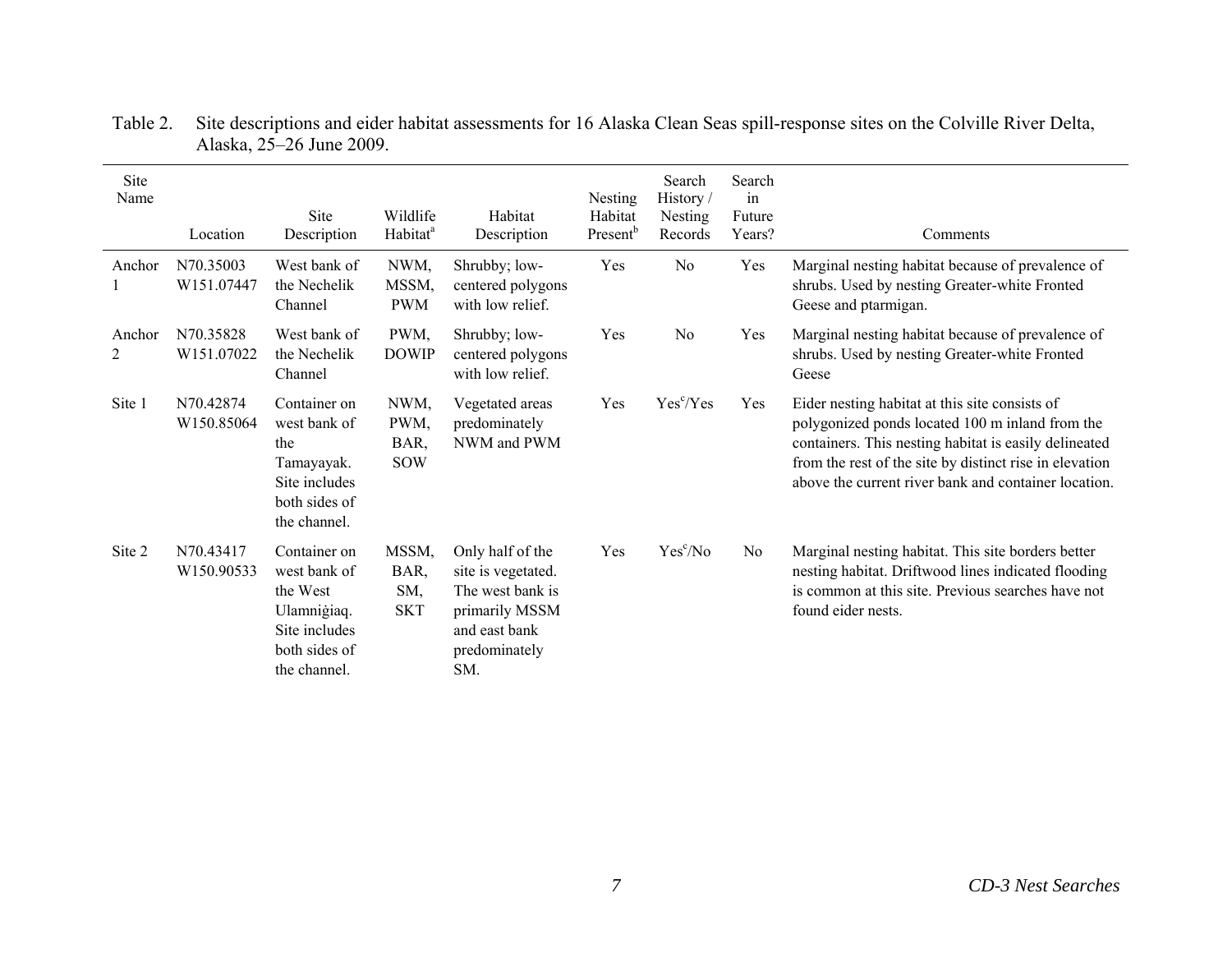| Site<br>Name | Location                | Site<br>Description                                                                                                       | Wildlife<br>Habitat <sup>a</sup>    | Habitat<br>Description                                                                                                                                           | Nesting<br>Habitat<br>Present <sup>b</sup> | Search<br>History /<br>Nesting<br>Records | Search<br>in<br>Future<br>Years? | Comments                                                                                                                                                            |
|--------------|-------------------------|---------------------------------------------------------------------------------------------------------------------------|-------------------------------------|------------------------------------------------------------------------------------------------------------------------------------------------------------------|--------------------------------------------|-------------------------------------------|----------------------------------|---------------------------------------------------------------------------------------------------------------------------------------------------------------------|
| Site 3       | N70.40692<br>W150.93553 | Container on<br>north bank of<br>the<br>Ulamniğiaq.<br>Site spans the<br>channel to<br>mud flats on<br>opposite<br>shore. | NWM,<br>PWM.<br><b>BAR</b>          | North bank is<br>50% NWM and<br>50% PWM. .                                                                                                                       | Yes                                        | Yes <sup>c</sup> /Yes                     | Yes                              | Good eider habitat on the north side. Found 1<br>Spectacle Eider nest just beyond 200-m search<br>radius; 4 other female Spectacled Eiders were<br>observed nearby. |
| Site 4       | N70.38775<br>W150.88721 | Containers on<br>the west bank<br>of the<br>Tamayayak.                                                                    | PWM,<br><b>MSSM</b><br><b>DOWIP</b> | This site is $\sim$ 30%<br>relatively dry,<br>low-relief PWM;<br>$\sim$ 10% high-relief<br>PWM; $\sim$ 10%<br>DOWIP lake; and<br>50% is channel<br>and mud bars. | Yes                                        | No                                        | Yes                              | Marginal nesting habitat in the high relief area<br>because of prevalence of shrubs.                                                                                |
| Site 7       | N70.39061<br>W150.93079 | Containers on<br>the NW bank<br>of the<br>Tamayayak.<br>Site extends<br>to mud bar in<br>the of middle<br>channel         | NWM,<br><b>TLDS</b>                 | Well-drained<br>NWM and low<br>shrubs along the<br>river channel                                                                                                 | N <sub>0</sub>                             | N <sub>0</sub>                            | No                               | Area dry and shrubby, no lakes within 200 m                                                                                                                         |

Table 2. Continued.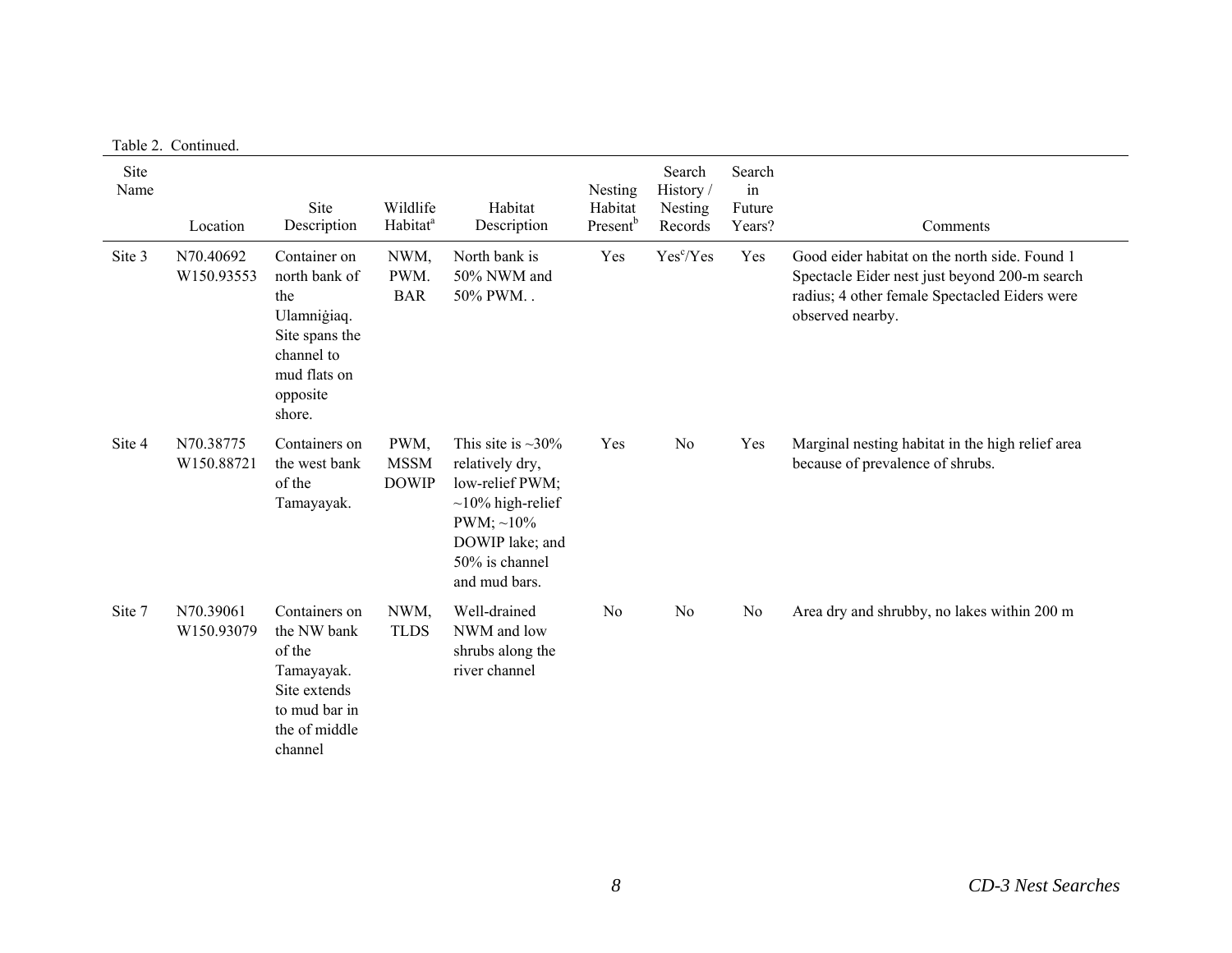|              | Table 2. Continued.     |                                                                                                                    |                                     |                                                                                                                                                                                  |                                                   |                                          |                                  |                                                                                                                                                                                                                               |
|--------------|-------------------------|--------------------------------------------------------------------------------------------------------------------|-------------------------------------|----------------------------------------------------------------------------------------------------------------------------------------------------------------------------------|---------------------------------------------------|------------------------------------------|----------------------------------|-------------------------------------------------------------------------------------------------------------------------------------------------------------------------------------------------------------------------------|
| Site<br>Name | Location                | Site<br>Description                                                                                                | Wildlife<br>Habitat <sup>a</sup>    | Habitat<br>Description                                                                                                                                                           | <b>Nesting</b><br>Habitat<br>Present <sup>b</sup> | Search<br>History/<br>Nesting<br>Records | Search<br>in<br>Future<br>Years? | Comments                                                                                                                                                                                                                      |
| Site 8       | N70.37003<br>W150.93819 | Predominately<br>on the North<br>bank of the<br>Sakoonang<br>Channel. Site<br>barely spans<br>the channel.         | PWM,<br>TLDS,<br><b>BAR</b>         | North side $\sim$ 20%<br>low-relief PWM,<br>$\sim$ 30% high-relief<br>PWM, and $\sim 50\%$<br>shrub habitats<br>(MSM & TLDS).<br>South bank lined<br>with TLDS and<br><b>BAR</b> | Yes                                               | N <sub>o</sub>                           | Yes                              | Nesting habitat limited to PWM bordering the large<br>deep lake NE of site 8. Two female Spectacled<br>Eiders flew by and landed $\sim$ 1,000 m north of site.                                                                |
| Site 9       | N70.43531<br>W150.99748 | Container on<br>east side of<br>Tamayayak.                                                                         | SM,<br>SKT,<br><b>BAR</b>           | East side is salt-<br>affected<br>vegetation and<br>abundant drift<br>wood. The west<br>side is river<br>channel and BAR.                                                        | Yes                                               | N <sub>0</sub>                           | Yes                              | Marginal nesting area with sparse vegetation, but<br>better habitat $\sim$ 250 m east of the container in low-<br>centered polygon area. Area probably used<br>extensively by brood-rearing geese in late July and<br>August. |
| <b>SK-13</b> | N70.33506<br>W150.90711 | Site centered<br>on north side<br>of Sakoonang.<br>Site extends<br>to both sides<br>of the<br>Sakoonang<br>Channel | PWM,<br>NWM,<br>TLDS,<br><b>BAR</b> | Low-relief PWM<br>is the most<br>common habitat<br>on both sides of<br>the channel.<br>Narrow bands of<br>TLDS, BAR, and<br>NWM line the<br>channel.                             | Yes                                               | No                                       | Yes                              | Potential eider nesting habitat in areas of PWM.                                                                                                                                                                              |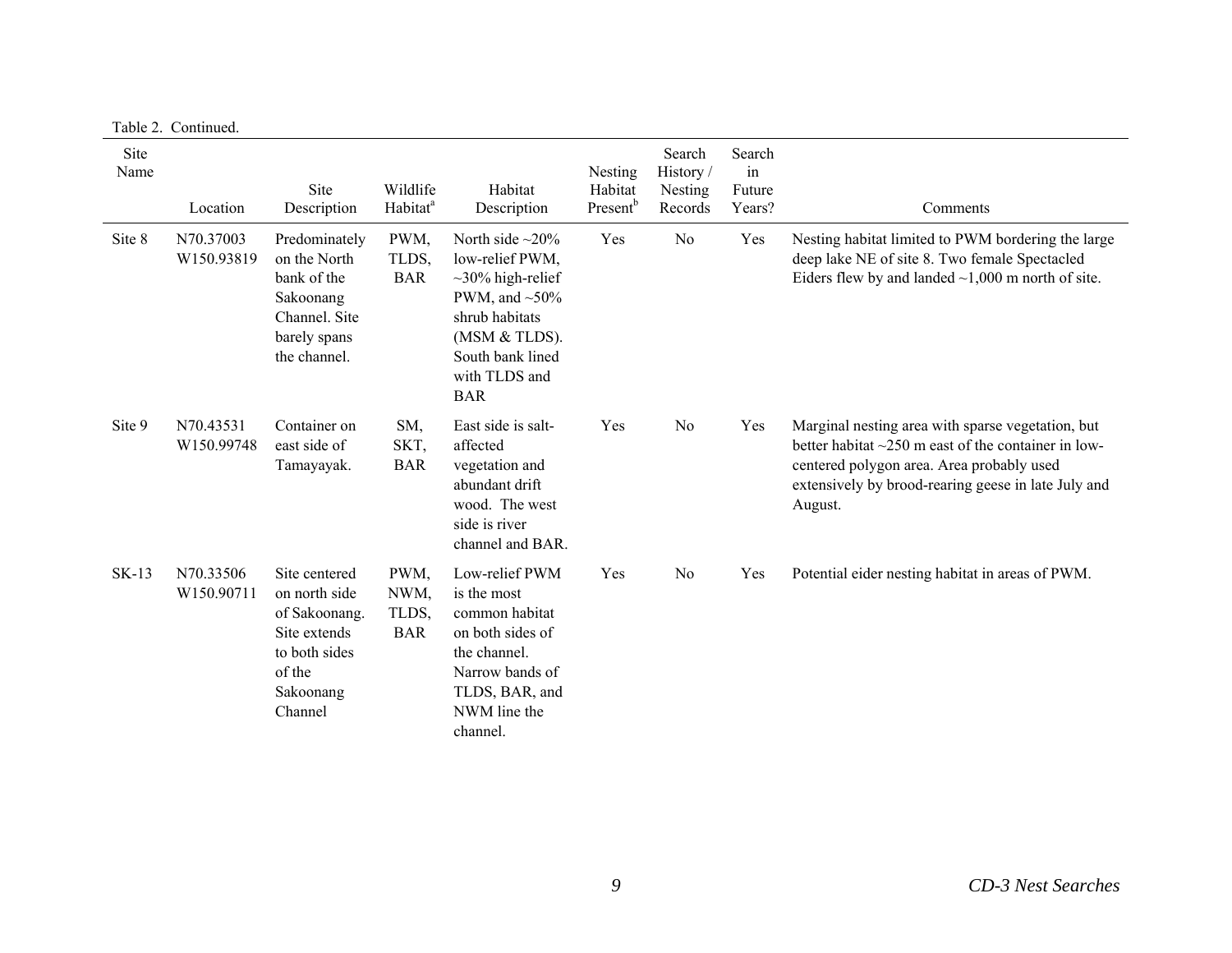|              | $1$ avit $2.$ Continued. |                                                                                                             |                                              |                                                                                                                                                                                                                          |                                            |                                          |                                  |                                                                                                                                                                                                                                                                                  |
|--------------|--------------------------|-------------------------------------------------------------------------------------------------------------|----------------------------------------------|--------------------------------------------------------------------------------------------------------------------------------------------------------------------------------------------------------------------------|--------------------------------------------|------------------------------------------|----------------------------------|----------------------------------------------------------------------------------------------------------------------------------------------------------------------------------------------------------------------------------------------------------------------------------|
| Site<br>Name | Location                 | Site<br>Description                                                                                         | Wildlife<br>Habitat <sup>a</sup>             | Habitat<br>Description                                                                                                                                                                                                   | Nesting<br>Habitat<br>Present <sup>b</sup> | Search<br>History/<br>Nesting<br>Records | Search<br>in<br>Future<br>Years? | Comments                                                                                                                                                                                                                                                                         |
| SK-<br>14A   | N70.33975<br>W150.92675  | Site is<br>adjacent to<br>Alpine's flare<br>pit on<br>Sakoonang.                                            | PWM,<br>NWM,<br>TLDS,<br><b>BAR</b>          | Gravel pad, high-<br>relief polygons,<br>and shrubs are on<br>the NW bank. The<br>east bank contains<br>TLDS, NWM,<br>and PWM.                                                                                           | Yes                                        | Yes <sup>d</sup> /<br>N <sub>o</sub>     | No                               | Marginal nesting habitat because of shrubs and<br>habitat modification. The NW bank habitat is<br>modified by gravel pad and flare and SE bank is<br>relatively dry. Previous searches have not found<br>eider nests.                                                            |
| SK-<br>14B   | N70.34325<br>W150.91836  | Site is NW of<br>the Alpine<br>boat ramp.                                                                   | PWM,<br>NWM,<br>TLDS,<br><b>BAR</b>          | On the NE bank,<br>PWM parallels<br>the gravel pad and<br>NWM is along the<br>pipeline. The<br>opposite bank has<br>a wide band of<br>TLDS, before<br>opening to PWM<br>with low-centered<br>polygons.                   | Yes                                        | Yes <sup>d</sup> /<br>N <sub>0</sub>     | No                               | Adjacent to the Alpine gravel pad, and to a lesser<br>degree, on the west side of the channel is eider<br>nesting habitat. Snow banks on the pad edge may<br>delay availability. Traces of compacted snow<br>remain on 25 June. Previous searches have not<br>found eider nests. |
| <b>SK-15</b> | N70.36514<br>W150.91869  | Located $\sim$ 2.5<br>km north of<br>Alpine and<br>adjacent to a<br>pipeline<br>bridge on the<br>Sakoonang. | PWM,<br>NWM,<br>MSSM,<br>TLDS,<br><b>BAR</b> | The NW side is<br>primarily TLDS<br>with a border of<br>low relief NWM<br>(totaling $\sim$ 10% of<br>the area) and<br>barrens. Southeast<br>side is high relief<br>moist sedge shrub<br>with wet and<br>aquatic centers. | Yes                                        | No                                       | Yes                              | There is nesting habitat on both sides of the channel<br>in areas of PWM and NWM.                                                                                                                                                                                                |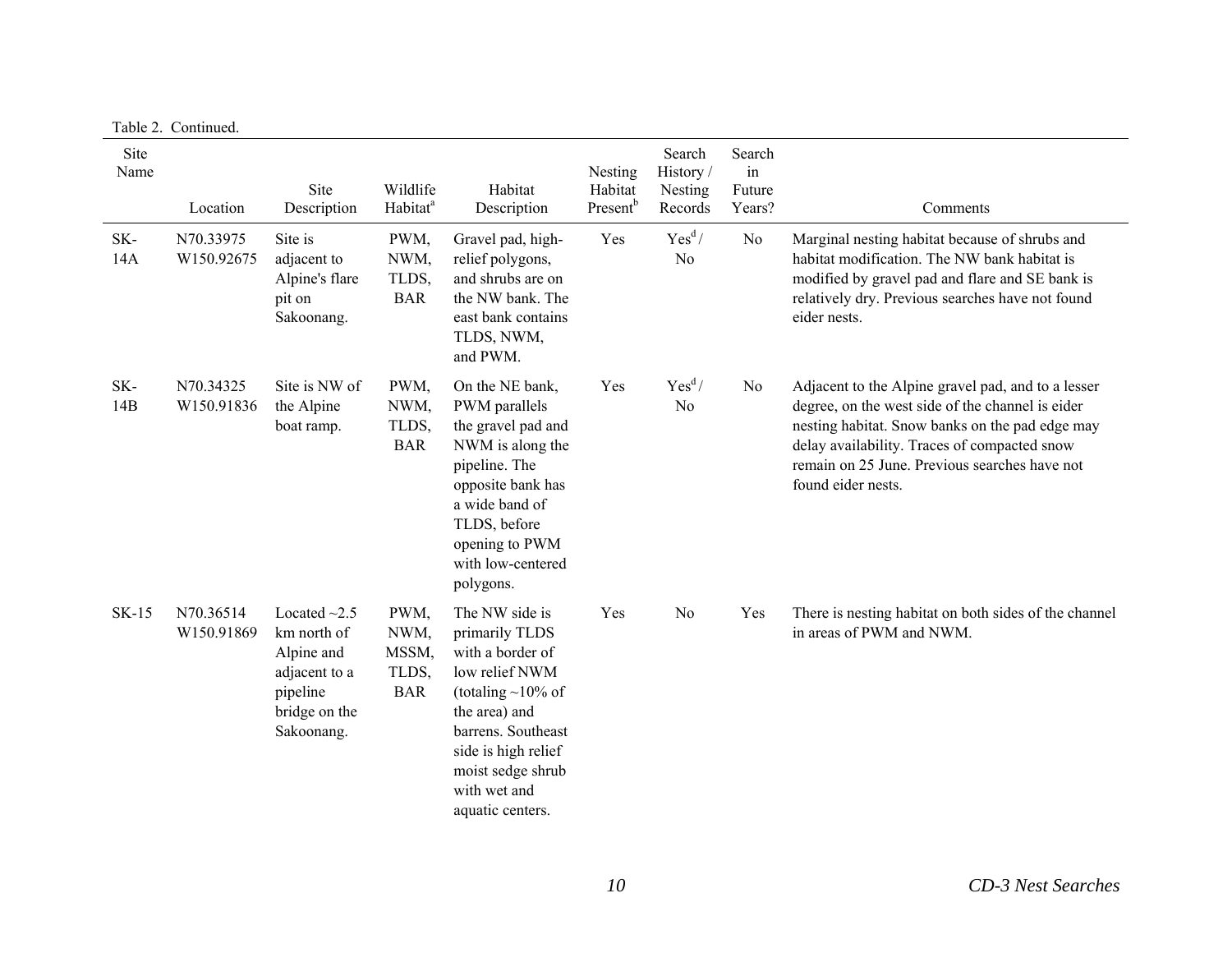|              | Table 2. Continued.     |                                                                                   |                                     |                                                                                          |                                            |                                           |                                  |                                                                                                                |
|--------------|-------------------------|-----------------------------------------------------------------------------------|-------------------------------------|------------------------------------------------------------------------------------------|--------------------------------------------|-------------------------------------------|----------------------------------|----------------------------------------------------------------------------------------------------------------|
| Site<br>Name | Location                | Site<br>Description                                                               | Wildlife<br>Habitat <sup>a</sup>    | Habitat<br>Description                                                                   | Nesting<br>Habitat<br>Present <sup>b</sup> | Search<br>History /<br>Nesting<br>Records | Search<br>in<br>Future<br>Years? | Comments                                                                                                       |
| $SK-20$      | N70.36156<br>W150.99228 | Near the<br>mouth of a<br>channel<br>connecting<br>the<br>Sakoonang to<br>a lake. | PWM,<br>NWM,<br>TLDS,<br><b>BAR</b> | The entire site is<br>10% PWM, 50%<br>low relief MSSM,<br>$40\%$ riverine<br>habitats.   | Yes                                        | No                                        | Yes                              | There is nesting habitat on both sides of the channel<br>in areas of PWM.                                      |
| $NK-6$       | N70.36017<br>W151.05275 | East bank of<br>the Nechelik<br>Channel.                                          | TLDS,<br><b>MSSM</b>                | Low willow shrub<br>and grass/sedge<br>non-patterned<br>ground.                          | No                                         | No                                        | No.                              | No nesting habitat at this site for eiders and most<br>other species of waterfowl.                             |
| $NK-8$       | N70.36606<br>W151.06483 | On the NW<br>bank of the<br>Nechelik<br>Channel.                                  | PWM,<br><b>MSSM</b>                 | Low willow<br>shrubs with some<br>polygons. River<br>bank lined with<br>polygon troughs. | Yes                                        | N <sub>0</sub>                            | Yes                              | The site has polygonized areas but the prevalence of<br>shrubs makes this area less suited for nesting eiders. |

<sup>a</sup> Wildlife Habitats = Salt Marsh (SM), Salt-killed Tundra (SKT), Deep Open Water without Islands (DOW), Deep Open Water with Islands or Polygonized Margins (DOWIP), Shallow Open Water without Islands (SOW), Nonpatterned Wet Meadow (NWM), Patterned Wet Meadow (PWM), Moist Sedge–Shrub Meadow (MSSM), Tall, Low, Dwarf Shrub (TLDS), and Barrens (BAR)

b. Areas containing SM, SKT, DOWIP, DOW, SOW, NWM, PWM, or DPC (Deep Polygon Complex)

 $\rm{c}$  CD-3 nest searches conducted between 2000 and 2007 during which Spectacled Eider and unidentified eider nests were found (Johnson et al. 2004)

<sup>d</sup> Alpine nest searches conducted in 1995–2001 (Johnson et al. 2003)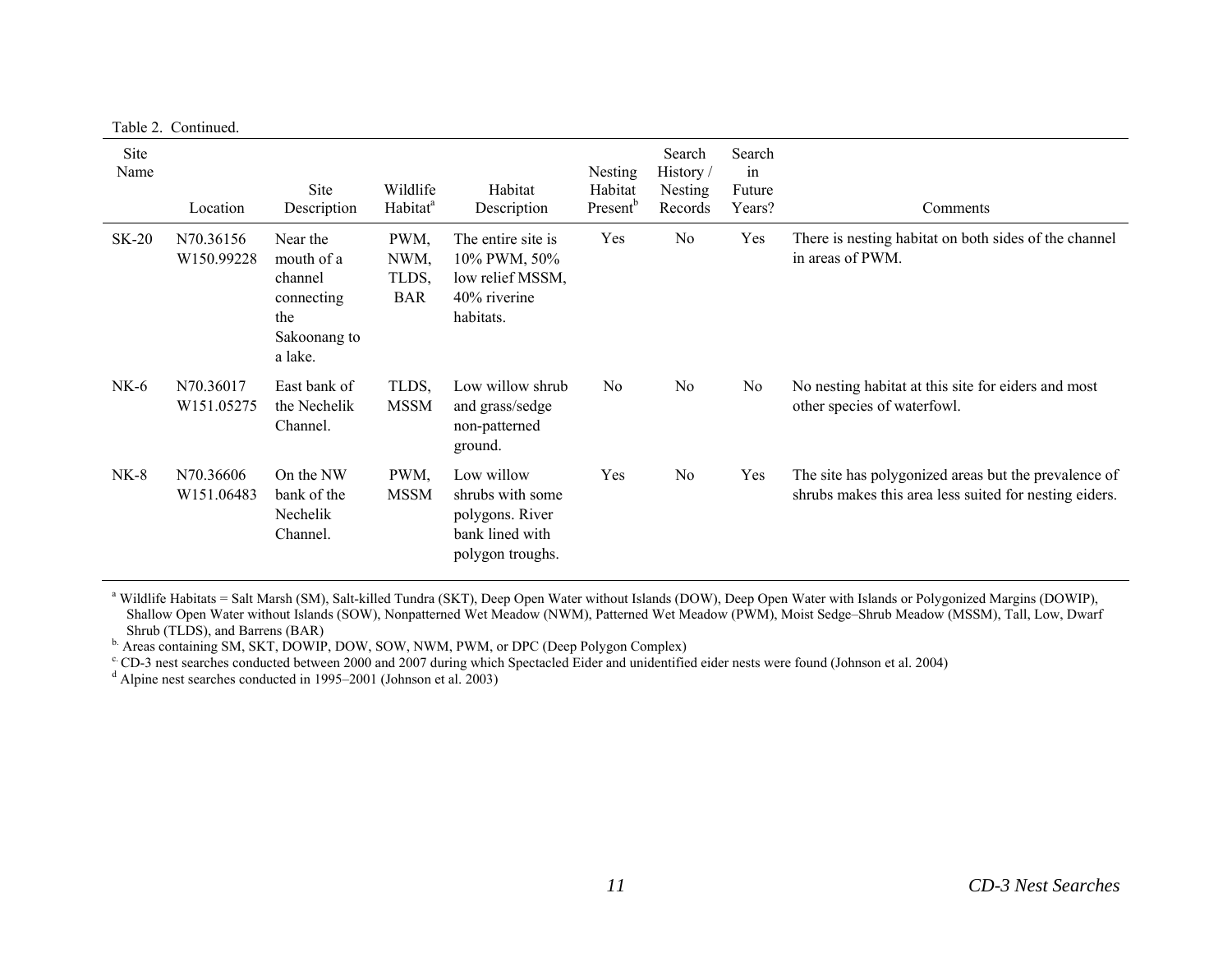### **SUMMARY**

Six eider nests—4 Spectacled Eider nests, 1 King Eider nest, and 1 nest of an unidentified eider—were found in the CD-3, ice road, and spill-response site search areas. We found no Steller's Eider nests in any of the areas searched in 2009, similar to all other nest searches conducted in the Alpine, CD-3, and CD-4 areas over nearly 2 decades (Johnson et al. 2004a, 2004b, 2005, 2006, 2008).

Potential eider nesting habitat was present in varying proportions and quality at all but 2 of the 16 spill-response equipment sites (Table 2). Four sites with potential nesting habitat were included in prior nest searches conducted in association with development of CD-3 and Alpine (Johnson et al. 2004a, 2004b, 2005, 2006, 2008). Only 2 of these 4 sites (Site 1 and Site 3) have had documented Spectacled Eider nests.

Spill-response equipment sites generally were located on channel banks where the terrain is dry and shrubby, which is not typical Spectacled Eider nesting habitat. However, potential nesting habitat does exist within 200 m of some of these containers. We have documented Spectacled Eiders nesting at 2 of the ACS spill-response sites over multiple years. Assuming there will be continued human activity at these sites, we suggest that nest searches and monitoring continue at 11 sites with potential nesting habitat. Based on habitat conditions and the absence of nests in previous ground searches, we recommend dropping 5 sites from future nest searches (Table 2). The nest search conducted along the ice road in 2009 probably was sufficient to allow subsequent tundra clean-up to proceed and a similar search area will be appropriate for future nest searches assuming that the quantity and width of litter and debris along the ice road is similar to that found in 2009. We recommend no changes in the search area around CD-3, where eiders nest perennially and where more debris tends to accumulate due to winter activities on the CD-3 pad.